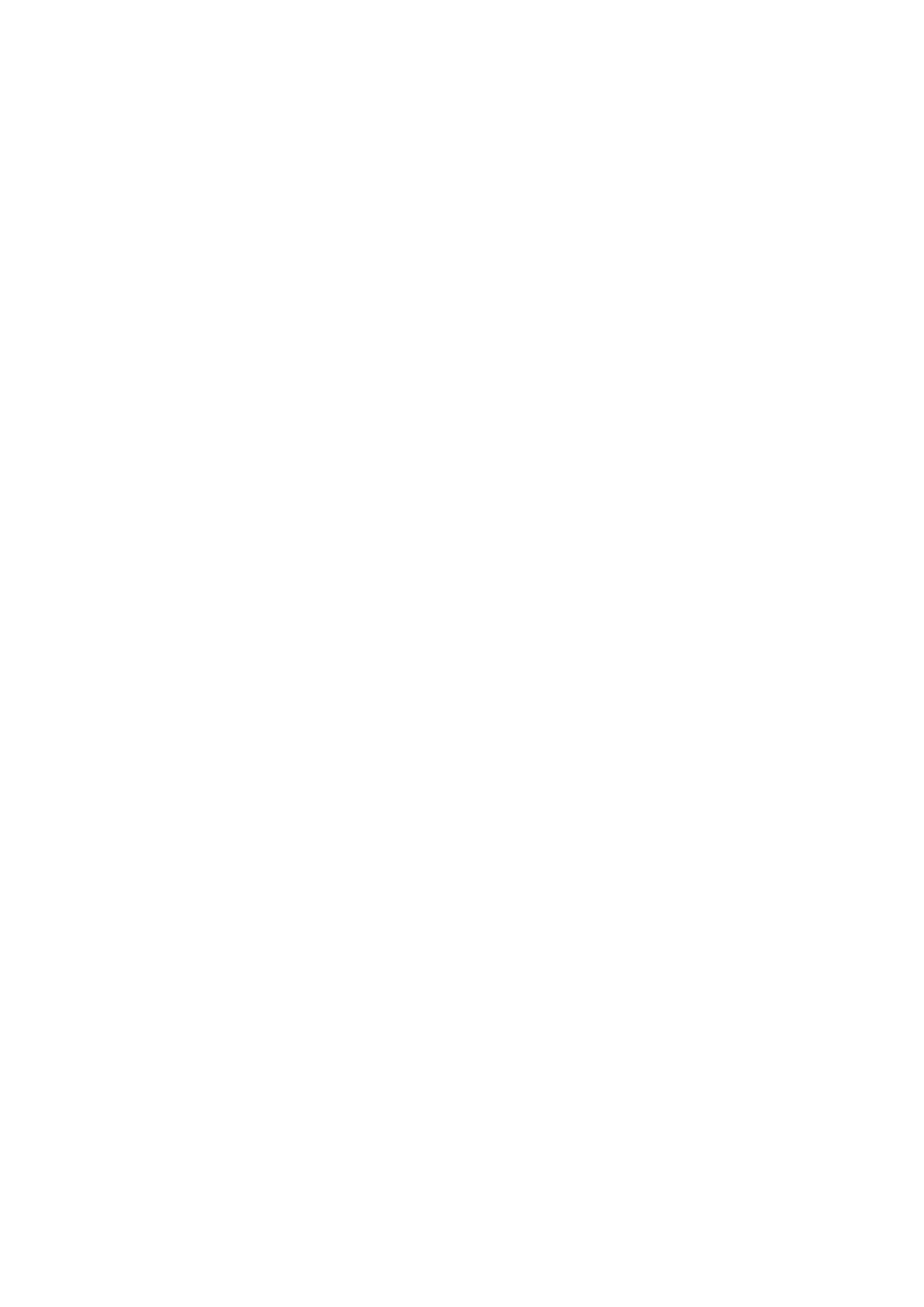# **TABLE OF CONTENTS 13 MAY 2021**

**Business Page No.**

| 1. | <b>Meeting Conduct</b>  |                                                               | 5 |
|----|-------------------------|---------------------------------------------------------------|---|
|    | 1.1                     | <b>Karakia</b>                                                | 5 |
|    |                         | 1.2 Apologies                                                 | 5 |
|    |                         | <b>1.3 Conflict of Interest Declarations</b>                  | 5 |
|    |                         | <b>1.4 Confirmation of Minutes</b>                            | 5 |
|    |                         | 1.5 Items not on the Agenda                                   | 6 |
|    |                         | <b>1.6 Public Participation</b>                               | 6 |
|    |                         |                                                               |   |
| 2. | <b>General Business</b> |                                                               | 6 |
|    | 2.1                     | <b>Notice of Motion: Fossil Fuel Free Central City - 2025</b> | 6 |
|    |                         | 2.2 Māori Ward                                                |   |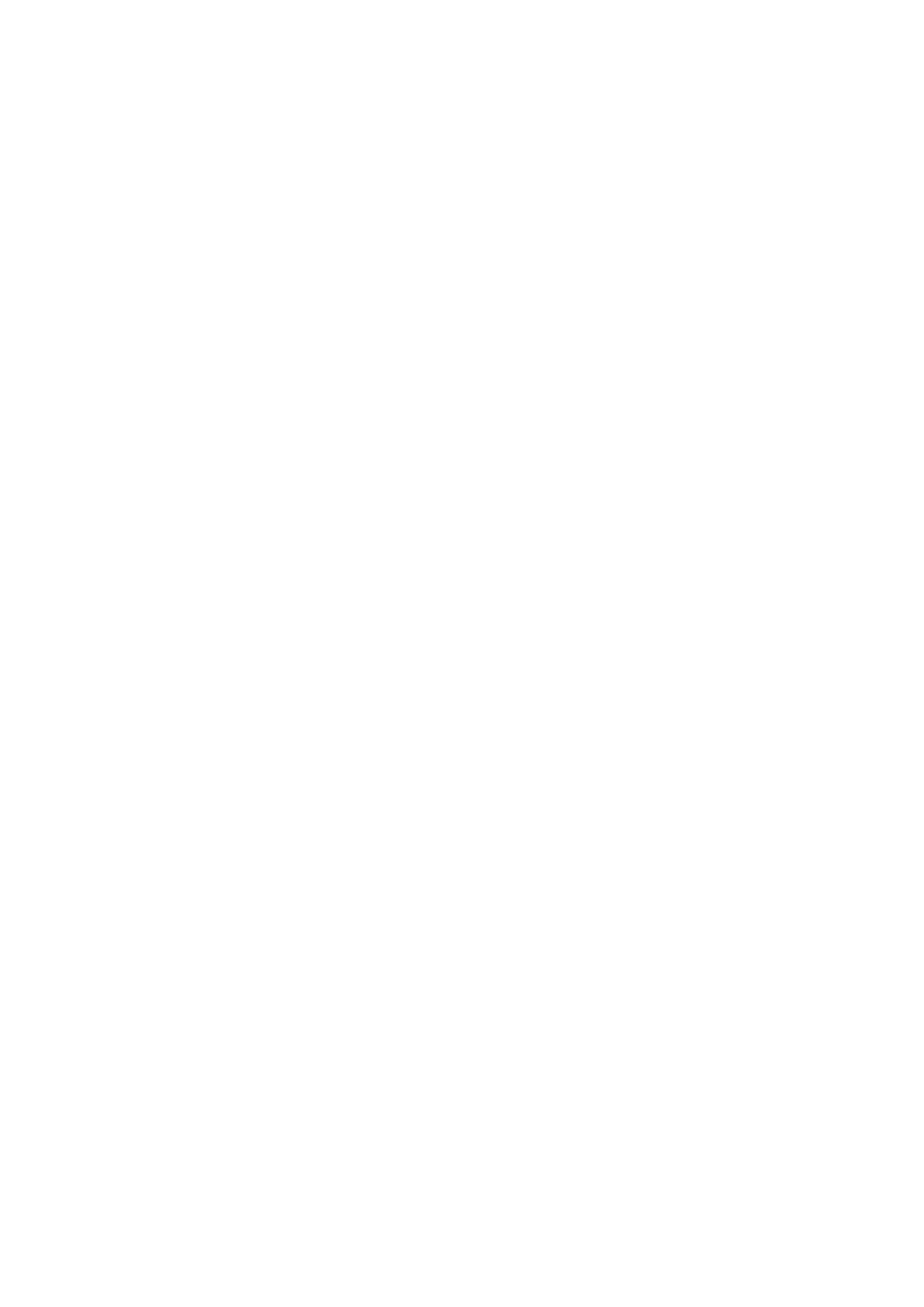## <span id="page-4-0"></span>**1. Meeting Conduct**

### **1.1 Karakia**

The Chairperson declared the meeting open at 9:38 am and invited members to stand and read the following karakia to open the meeting.

**Whakataka te hau ki te uru, Whakataka te hau ki te tonga. Kia mākinakina ki uta, Kia mātaratara ki tai. E hī ake ana te atākura. He tio, he huka, he hauhū. Tihei Mauri Ora!**

Cease oh winds of the west and of the south Let the bracing breezes flow, over the land and the sea. Let the red-tipped dawn come with a sharpened edge, a touch of frost, a promise of a glorious day

## <span id="page-4-1"></span>**1.2 Apologies**

#### **Moved Councillor Day, seconded Councillor Matthews, the following motion**

#### **Resolved**

That the Strategy and Policy Committee:

1. Accept the apologies received from Mayor Foster for early departure.

**Carried**

## <span id="page-4-2"></span>**1.3 Conflict of Interest Declarations**

No conflicts of interest were declared.

### <span id="page-4-3"></span>**1.4 Confirmation of Minutes**

#### **Moved Councillor Day, seconded Councillor Young, the following motion**

#### **Resolved**

That the Strategy and Policy Committee:

1. Approve the minutes of the Strategy and Policy Committee Meeting held on 22 April 2021, having been circulated, that they be taken as read and confirmed as an accurate record of that meeting.

**Carried**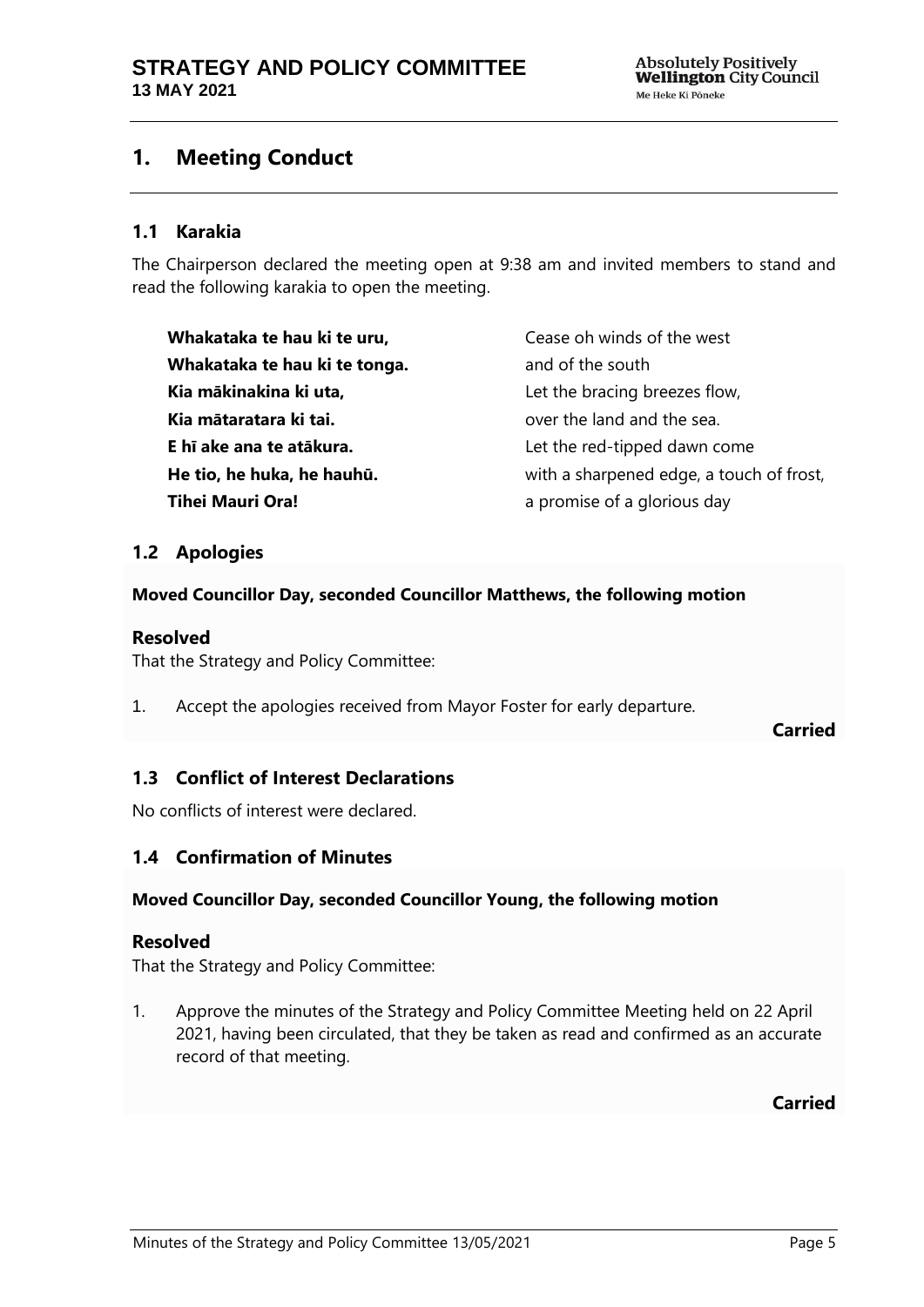## <span id="page-5-0"></span>**1.5 Items not on the Agenda**

There were no items not on the agenda.

## <span id="page-5-1"></span>**1.6 Public Participation**

#### **1.6.1Heather Galbraith and Paul Johnson**

Heather Galbraith and Paul Johnson spoke about the City Gallery.

## **1.6.2Ray Ahipene-Mercer**

Ray Ahipene-Mercer spoke about the City Gallery.

#### **1.6.3Sustainable Business Network**

Representing Sustainable Business Network, Holly Norton spoke to item 2.1 Notice of Motion: Fossil Fuel Free Central City – 2025.

(Mayor Foster left the meeting at 10:12 am)

The meeting adjourned at 10:33 pm and reconvened at 10:48 pm. Mayor Foster, Deputy Mayor Free and Councillor O'Neill were absent.

(Councillor O'Neill returned to the meeting at 10:53 am) (Deputy Mayor Free returned to the meeting at 10:55 am)

## <span id="page-5-2"></span>**2. General Business**

## <span id="page-5-3"></span>**2.1 Notice of Motion: Fossil Fuel Free Central City - 2025**

#### **Moved Councillor Paul, seconded Councillor Pannett, the following motion**

#### **Resolved**

That the Strategy and Policy Committee:

1. Direct officers to prepare a report investigating a Wellington Fossil-Fuel Free Central City by 2025, to be brought back for consideration by 30 September 2021.

### **Carried**

(Mayor Foster returned to the meeting at 11:11 am) (Councillor Paul left the meeting at 11:27 am) (Councillor Paul returned to the meeting at 11:29 am)